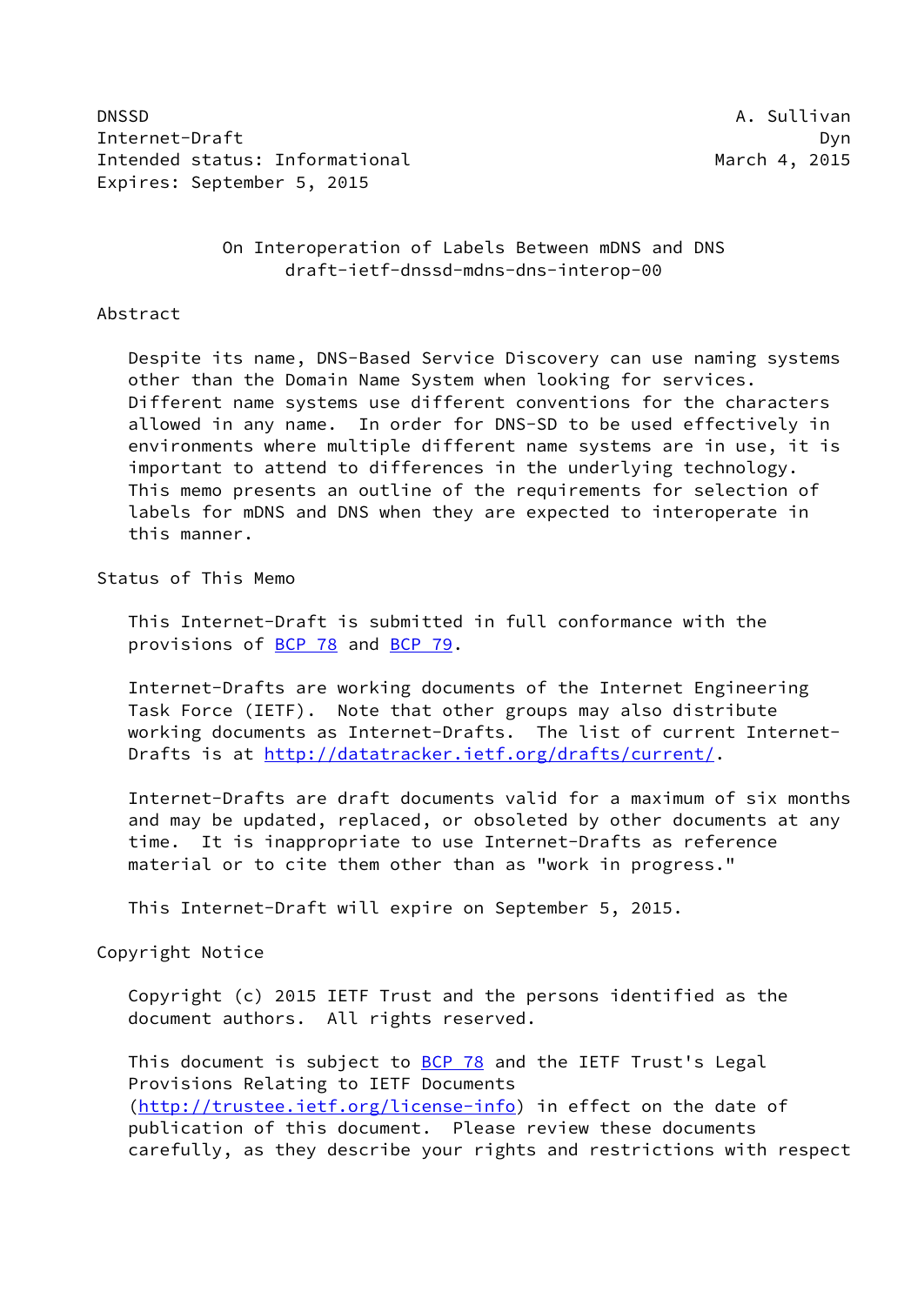<span id="page-1-1"></span>Internet-Draft mDNS and DNS Interop March 2015

 to this document. Code Components extracted from this document must include Simplified BSD License text as described in Section 4.e of the Trust Legal Provisions and are provided without warranty as described in the Simplified BSD License.

## Table of Contents

|                                                                          | $\overline{2}$ |
|--------------------------------------------------------------------------|----------------|
| 1.1. Conventions and terms used in this document                         | $\overline{3}$ |
| Requirements for a profile for label interoperation $\dots$ .            | $\overline{3}$ |
|                                                                          | $\overline{4}$ |
| The <instance> Portion of the Service Instance Name.<br/>3.1.</instance> | $\overline{4}$ |
| 3.2. The <service> Portion of the Service Instance Name.</service>       | 5              |
| 3.3. The <domain> Portion of the Service Instance Name</domain>          | $\overline{5}$ |
| 4.                                                                       | 6              |
| 5.                                                                       | 6              |
| 6.                                                                       | $\mathbf{I}$   |
| 7.                                                                       | $\overline{1}$ |
|                                                                          | 8              |
| <u>A.1</u> . draft-ietf-dnssd-mdns-dns-interop-00                        | 8              |
| A.2. draft-sullivan-dnssd-mdns-dns-interop-01                            | <u>8</u>       |
| <u>A.3. draft-sullivan-dnssd-mdns-dns-interop-00</u>                     | 8              |
| Author's Address<br>.                                                    | 8              |
|                                                                          |                |

## <span id="page-1-0"></span>[1](#page-1-0). Introduction

 DNS-Based Service Discovery (DNS-SD, [\[RFC6763](https://datatracker.ietf.org/doc/pdf/rfc6763)]) specifies a mechanism for discovering services using queries both to the Domain Name System (DNS,  $[REC1034]$ ,  $[REC1035]$ ) and to Multicast DNS (mDNS,  $[REC6762]$ ). Conventional use of the DNS generally follows the host name rules [\[RFC0952](https://datatracker.ietf.org/doc/pdf/rfc0952)] for labels -- the so-called LDH rule. That convention is the reason behind the development of Internationalized Domain Names for Applications (IDNA2008, [\[RFC5890](https://datatracker.ietf.org/doc/pdf/rfc5890)], [\[RFC5891](https://datatracker.ietf.org/doc/pdf/rfc5891)], [[RFC5892](https://datatracker.ietf.org/doc/pdf/rfc5892)], [\[RFC5893](https://datatracker.ietf.org/doc/pdf/rfc5893)], [[RFC5894\]](https://datatracker.ietf.org/doc/pdf/rfc5894), [[RFC5895](https://datatracker.ietf.org/doc/pdf/rfc5895)]). It is worth noting that the LDH rule is a convention, and not a strict rule of the DNS. It is assumed to be true widely enough, however, that in many circumstances names cannot be used unless they cleave to the LDH rule.

 At the same time, mDNS requires that labels be encoded in UTF-8, and permits a range of characters in labels that are not permitted by IDNA2008 or the LDH rule. For example, mDNS encourages the use of spaces and punctuation in mDNS names (see **[RFC6763]**, section 4.1.3). It does not restrict which Unicode code points may be used in those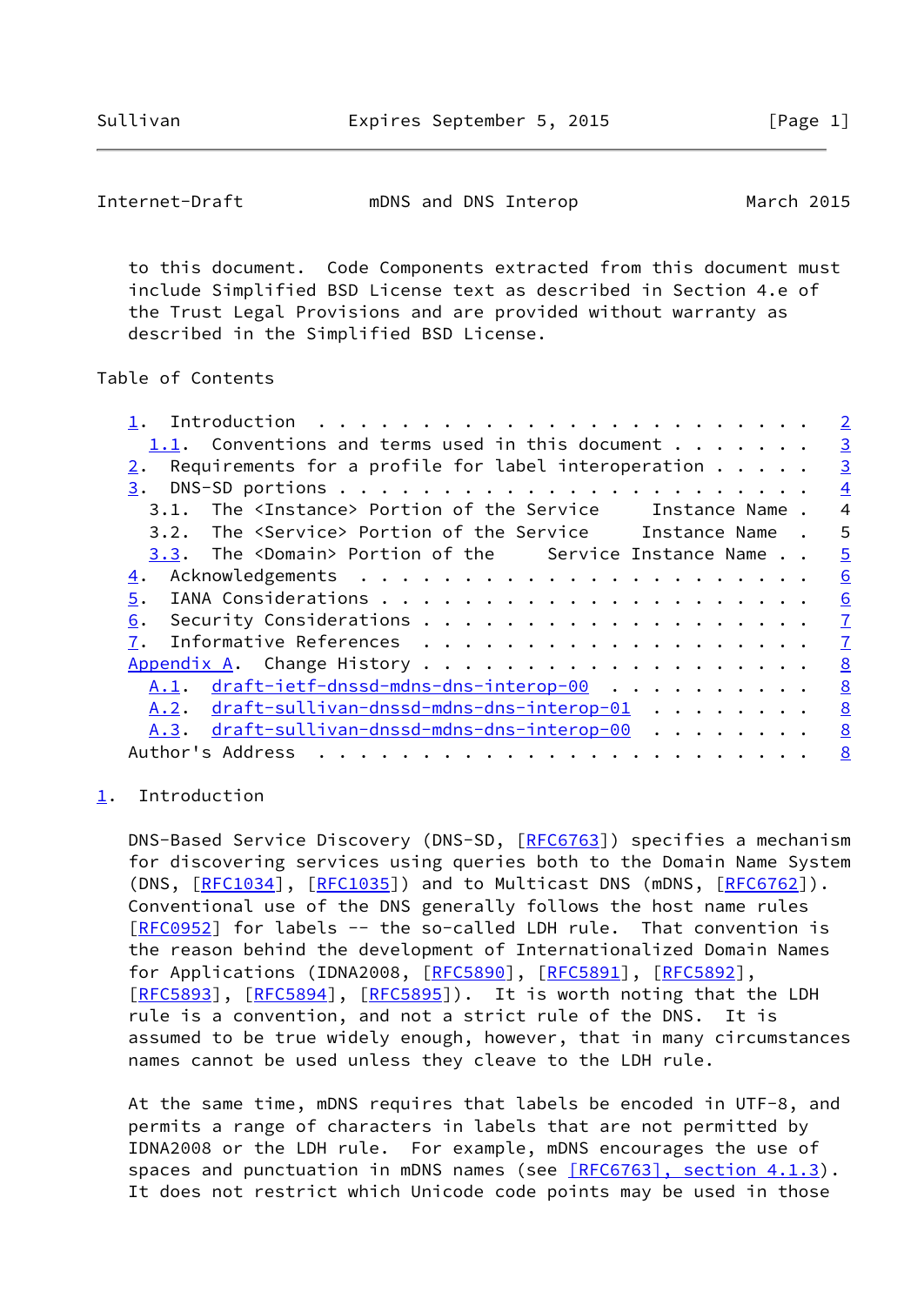labels, so long as the code points are UTF-8 in Net-Unicode [\[RFC5198](https://datatracker.ietf.org/doc/pdf/rfc5198)] format.

 Users of applications are, of course, frequently unconcerned with (not to say oblivious to) the name-resolution system(s) in service at

Sullivan **Expires September 5, 2015** [Page 2]

<span id="page-2-1"></span>Internet-Draft mDNS and DNS Interop March 2015

 any given moment, and are inclined simply to use the same names in different contexts. As a result, the same string might be tried as a name using different name resolution technologies. If DNS-SD is to be used in an environment where both mDNS and DNS are to be queried for services, then some parts of the names to be queried will need to be compatible with the rules and conventions for both DNS and mDNS.

 One approach to interoperability under these circumstances is to use a single operational convention for names under the different naming systems. This memo assumes such a use profile, and outlines what is necessary to make it work.

 It is worth noting that users of DNS-SD do not use the service discovery names in the same way that users of other domain names might. Most domain names might as easily be typed in as direct user input as any other method. But the service discovery context generally assumes users are picking a service from a list. As a result, the sorts of application considerations that are appropriate to the general-purpose DNS name, and that resulted in the A-label/ U-label (see below) in IDNA2008, are not the right approach for DNS- SD.

<span id="page-2-0"></span>[1.1](#page-2-0). Conventions and terms used in this document

 Wherever appropriate, this memo uses the terminology defined in Section [2 of \[RFC5890\]](https://datatracker.ietf.org/doc/pdf/rfc5890#section-2). In particular, the reader is assumed to be familiar with the terms "U-label", "LDH label", and "A-label" from that document. Similarly, the reader is assumed to be familiar with the U+NNNN notation for Unicode code points used in [\[RFC5890](https://datatracker.ietf.org/doc/pdf/rfc5890)] and other documents dealing with Unicode code points. In the interests of brevity and consistency, the definitions are not repeated here.

 This memo refers to names in the DNS as though the LDH rule and IDNA2008 are strict requirements. They are not. DNS labels are, in principle, just collections of octets, and therefore in principle the LDH rule is not a constraint. In practice, applications often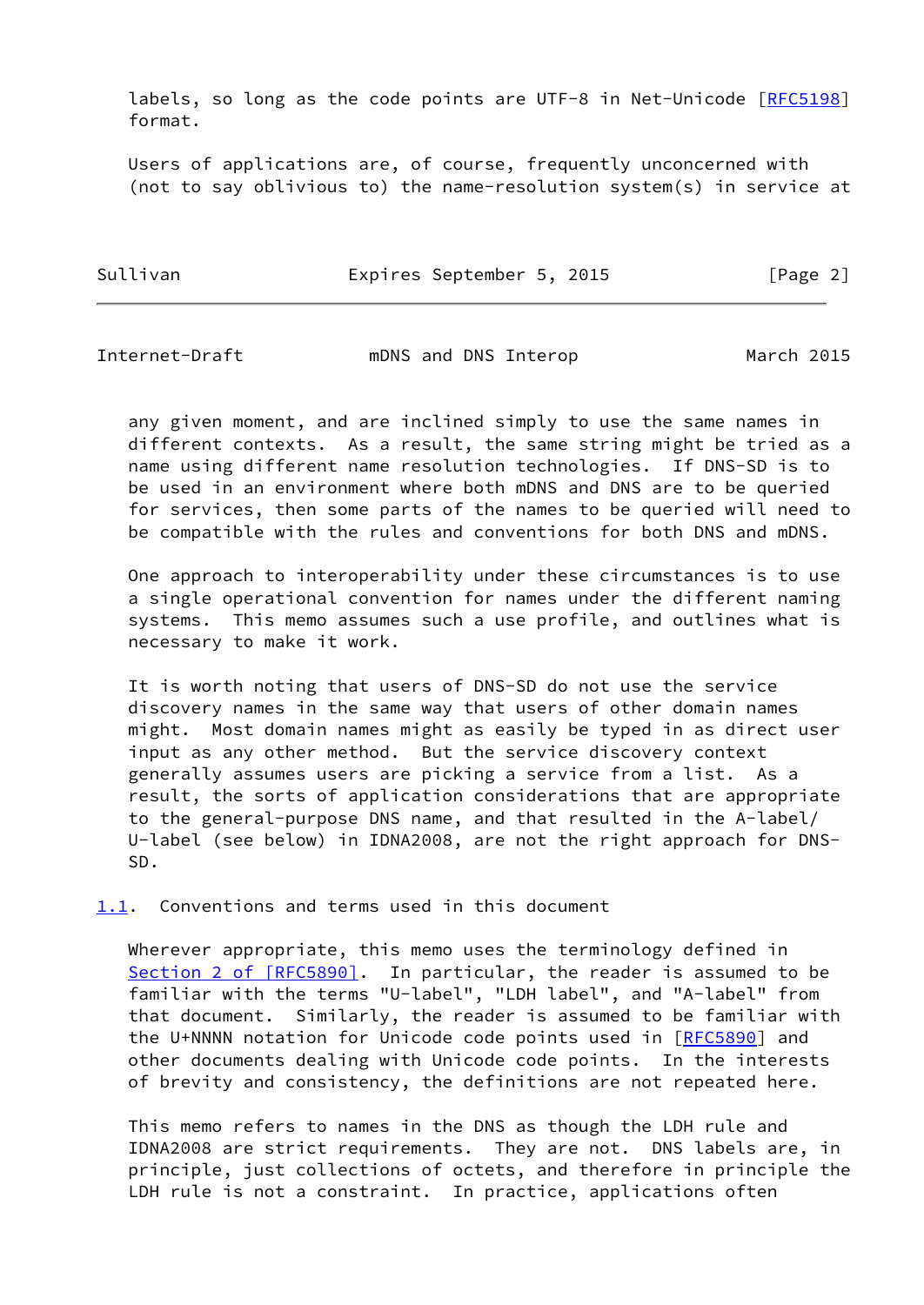intercept labels that do not conform to the LDH rule and apply IDNA and other transformations.

 The term "owner name" (common to the DNS vernacular) is used here to apply not just to the names to be looked up in the DNS, but to any name that might be looked up either in the DNS or using mDNS.

<span id="page-3-0"></span>[2](#page-3-0). Requirements for a profile for label interoperation

 Any interoperability between mDNS and DNS will require interoperability across some of the portions of a DNS-SD Service Instance Name (see [Section 3\)](#page-4-0) that are implicated in regular mDNS and

| Sullivan | Expires September 5, 2015 |  |  | [Page 3] |
|----------|---------------------------|--|--|----------|
|----------|---------------------------|--|--|----------|

<span id="page-3-1"></span>Internet-Draft mDNS and DNS Interop March 2015

 DNS lookups. Only some portions are implicated. In any case, if a given portion is implicated, the profile will need to apply to all labels in that portion.

 In addition, because DNS-SD Service Instance Names can be used in a domain name slot, care must be taken by DNS-SD resolvers to undertake the special processing outlined here, so that DNS-SD portions that do not use IDNA2008 will not be treated as U-labels and will not undergo IDNA processing.

 Because the profile will need to apply to names that might need to interoperate with names in the DNS, and because mDNS permits labels that IDNA does not, the profile might reduce the labels that could be used with mDNS. Consequently, some recommendations from [\[RFC6763](https://datatracker.ietf.org/doc/pdf/rfc6763)] will not really be possible to implement using names subject to the profile. In particular, [\[RFC6763\], section](https://datatracker.ietf.org/doc/pdf/rfc6763#section-4.1.3) 4.1.3 recommends that labels always be stored and communicated as UTF-8, even in the DNS. Because IDNA2008 libraries will treat any Unicode-encoded labels as candidate U-labels and attempt to perform resolution in A-label form, the advice to store and transmit labels as UTF-8 in the DNS is likely to encounter problems. In particular, the <Domain> part of a Service Instance Name is unlikely to be found in its UTF-8 form in the public DNS tree for zones that are using IDNA2008. By contrast, mDNS normally uses UTF-8.

 U-labels cannot contain upper case letters. That restriction extends to ASCII-range upper case letters that work fine in LDH-labels. It may be confusing that the character "A" works in the DNS when none of the characters in the label has a diacritic, but does not work when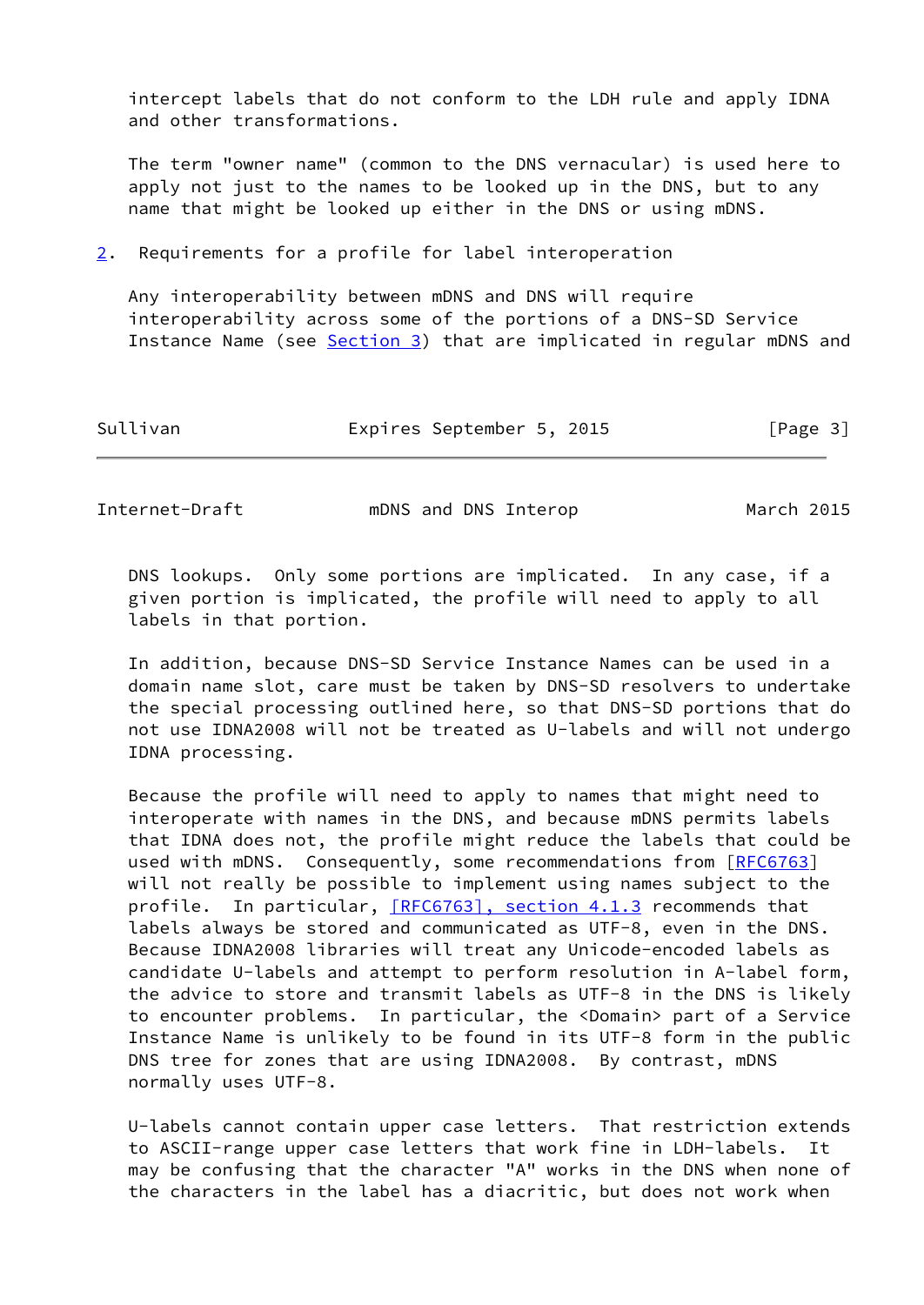there is such a diacritic in the label. Labels in mDNS names may contain upper case characters, so the profile will need either to restrict the use of upper case or come up with a reliable and predictable (to users) convention for case folding even in the presence of diacritics.

<span id="page-4-0"></span>[3](#page-4-0). DNS-SD portions

 DNS-SD specifies three portions of the owner name for a DNS-SD resource record. These are the <Instance> portion, the <Service> portion, and the <Domain>. The owner name made of these three parts is called the Service Instance Name. It is worth observing that a portion may be more than one label long. See [\[RFC6763\], section](https://datatracker.ietf.org/doc/pdf/rfc6763#section-4.1) 4.1.

<span id="page-4-2"></span>[3.1](#page-4-2). The <Instance> Portion of the Service Instance Name

 [RFC6763] is clear that the <Instance> portion of the Service Instance Name is intended for presentation to users, and therefore

Sullivan **Expires September 5, 2015** [Page 4]

<span id="page-4-1"></span>Internet-Draft mDNS and DNS Interop March 2015

 virtually any character is permitted in it. There are two ways that a profile might address this portion.

 The first way would be to treat this portion as likely to be intercepted by system-wide IDNA-aware resolvers. In this case, the portion needs to be made subject to the profile, thereby curtailing what characters may appear in this portion. This approach permits DNS-SD to use any standard system resolver but presents inconsistencies with the DNS-SD specification and with DNS-SD that is exclusively mDNS-based. Therefore, this strategy is rejected.

 Instead, DNS-SD implementations can intercept the <Instance> portion of a Service Instance Name and ensure that those labels are never handed to IDNA-aware resolvers that might attempt to convert these labels into A-labels. Under this approach, the DNS-SD <Instance> portion works as it always does, but at the cost of using special resolution code built into the DNS-SD system.

<span id="page-4-3"></span>[3.2](#page-4-3). The <Service> Portion of the Service Instance Name

 DNS-SD includes a <Service> component in the Service Instance Name. This component is not really user-facing data, but is instead control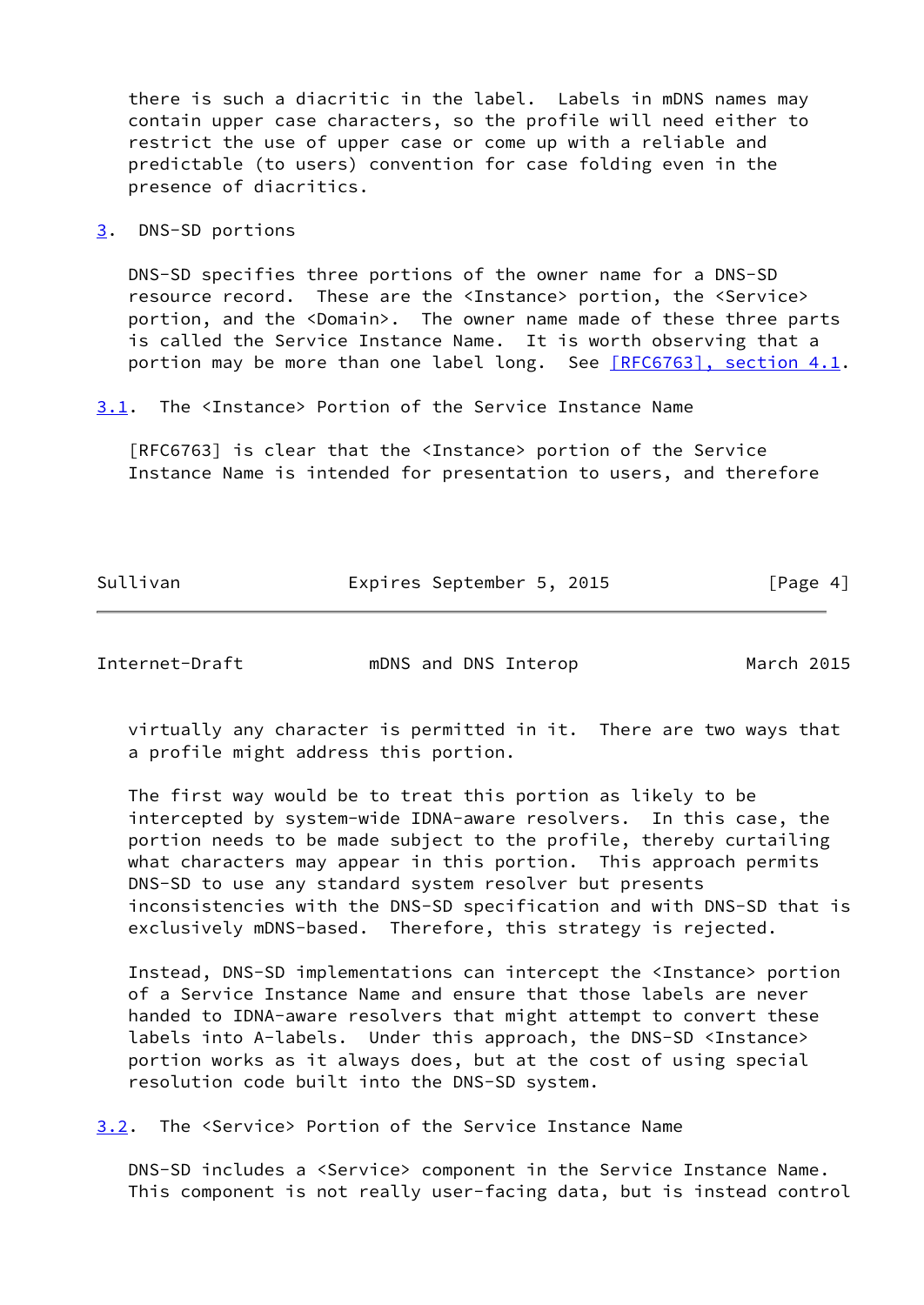data embedded in the Service Instance Name. This component includes so-called "underscore labels", which are labels prepended with U+005F (\_). The underscore label convention was established by DNS SRV ([\[RFC2782](https://datatracker.ietf.org/doc/pdf/rfc2782)]) for identifying metadata inside DNS names. A system-wide resolver (or DNS middlebox) that cannot handle underscore labels will not work with DNS-SD at all, so it is safe to suppose that such resolvers will not attempt to do special processing on these labels. Therefore, the <Service> portion of the Service Instance Name will not be subject to the profile.

<span id="page-5-0"></span>[3.3](#page-5-0). The <Domain> Portion of the Service Instance Name

 The <Domain> portion of the Service Instance Name forms an integral part of the QNAME submitted for DNS resolution, and a system-wide resolver that is IDNA2008-aware is likely to interpret labels with UTF-8 in the QNAME as candidates for IDNA2008 processing. Operators of Internationalized Domain Names will frequently publish them in the DNS as A-labels. Therefore, these labels will need to be subject to the profile. DNS-SD implementations ought to identify the <Domain> portion of the Service Instance Name and treat it subject to IDNA2008 in case the domain is to be queried from the global DNS. In the event that the <Domain> portion of the Service Instance Name fails to resolve, it is acceptable to substitute labels with plain UTF-8, starting at the lowest label in the DNS tree and working toward the root. This approach different to the rule for resolution published

| Sullivan<br>Expires September 5, 2015 |  |          |
|---------------------------------------|--|----------|
|                                       |  | [Page 5] |

<span id="page-5-1"></span>Internet-Draft mDNS and DNS Interop March 2015

 in [[RFC6763\]](https://datatracker.ietf.org/doc/pdf/rfc6763), because it privileges IDNA2008-compatible labels over UTF-8 labels.

One might argue against this restriction on either of two grounds:

- 1. It is possible the names may be in the DNS in UTF-8, and [RFC 6763](https://datatracker.ietf.org/doc/pdf/rfc6763) already specifies a fallback strategy of progressively attempting first the U-label lookup and then the A-label lookup.
- 2. Zone administrators that wish to support DNS-SD can publish a UTF-8 version of the zone along side the A-label version of the zone.

 The first of these is rejected because it represents a potentially significant increase in DNS lookup traffic for no value. It is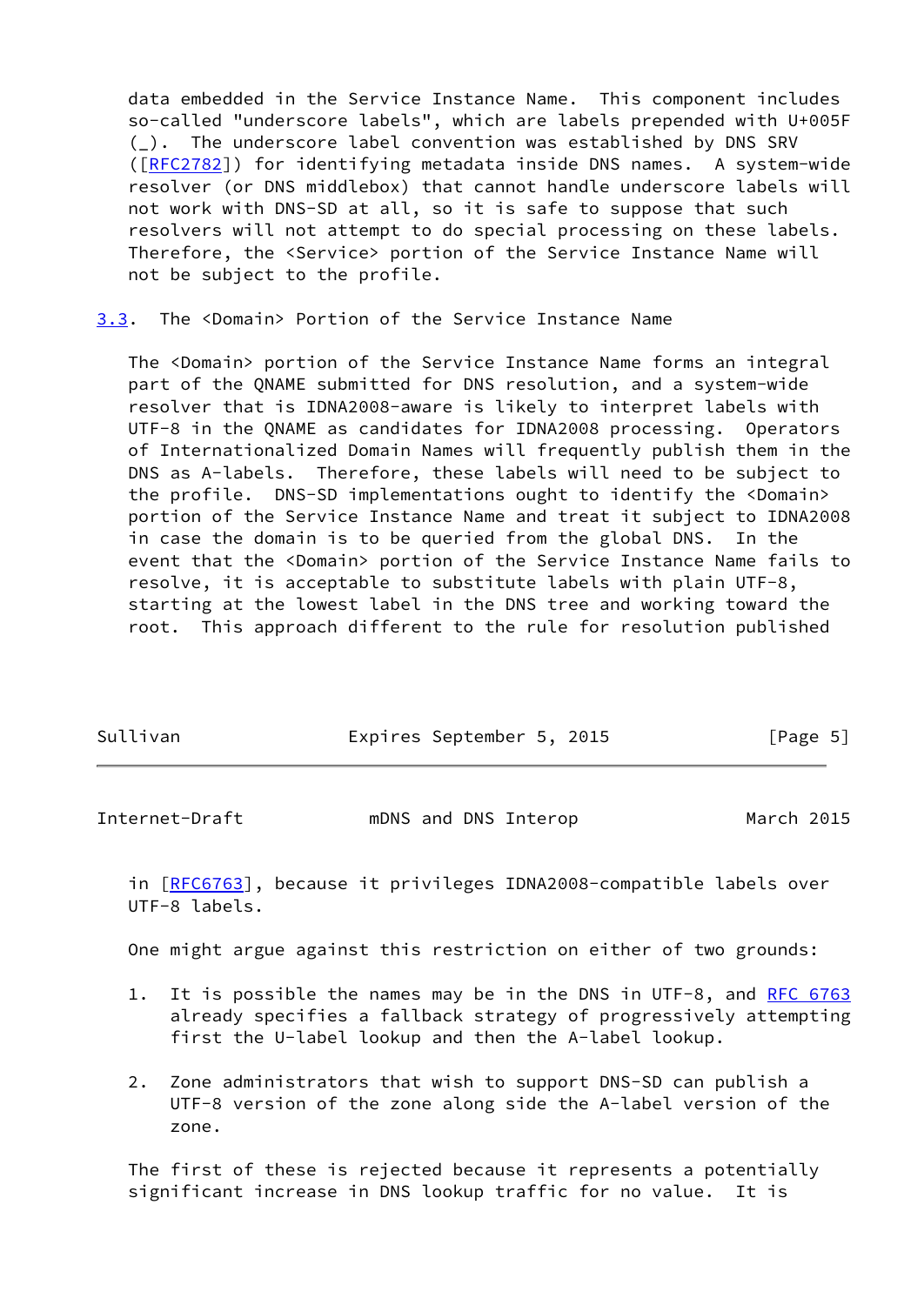possible for a DNS-SD application to identify the <Domain> portion of the Service Instance Name. The standard way to publish IDNs on the Internet uses IDNA. Therefore, additional lookups should not be encouraged. When [[RFC6763](https://datatracker.ietf.org/doc/pdf/rfc6763)] was published, the bulk of IDNs were lower in the tree, but now that there are internationalized labels in the root zone, it seems reasonable to use only the single lookup strategy.

 The second reason depends on the idea that it is possible to maintain two names in sync with one another. This is not strictly speaking true, although in this case the domain operator could simply create a DNAME record [\[RFC6672](https://datatracker.ietf.org/doc/pdf/rfc6672)] from the UTF-8 name to the IDNA2008 zone. This still, however, relies on being able to reach the (UTF-8) name in question, and it is unlikely that the UTF-8 version of the zone will be delegated from anywhere. Moreover, in many organizations the support for DNS-SD and the support for domain name delegations are not performed by the same department, and depending on a co ordination between the two will make the system more fragile or slower or both.

<span id="page-6-0"></span>[4](#page-6-0). Acknowledgements

 The author gratefully acknowledges the insights of Stuart Cheshire, Kerry Lynn, and Dave Thaler.

<span id="page-6-1"></span>[5](#page-6-1). IANA Considerations

This memo makes no requests of IANA.

| Sullivan | Expires September 5, 2015 | [Page 6] |  |
|----------|---------------------------|----------|--|
|          |                           |          |  |

<span id="page-6-3"></span>Internet-Draft mDNS and DNS Interop March 2015

<span id="page-6-2"></span>[6](#page-6-2). Security Considerations

 This memo presents some requirements for future development, but does not specify anything. Therefore, it has no implications for security.

<span id="page-6-4"></span>[7](#page-6-4). Informative References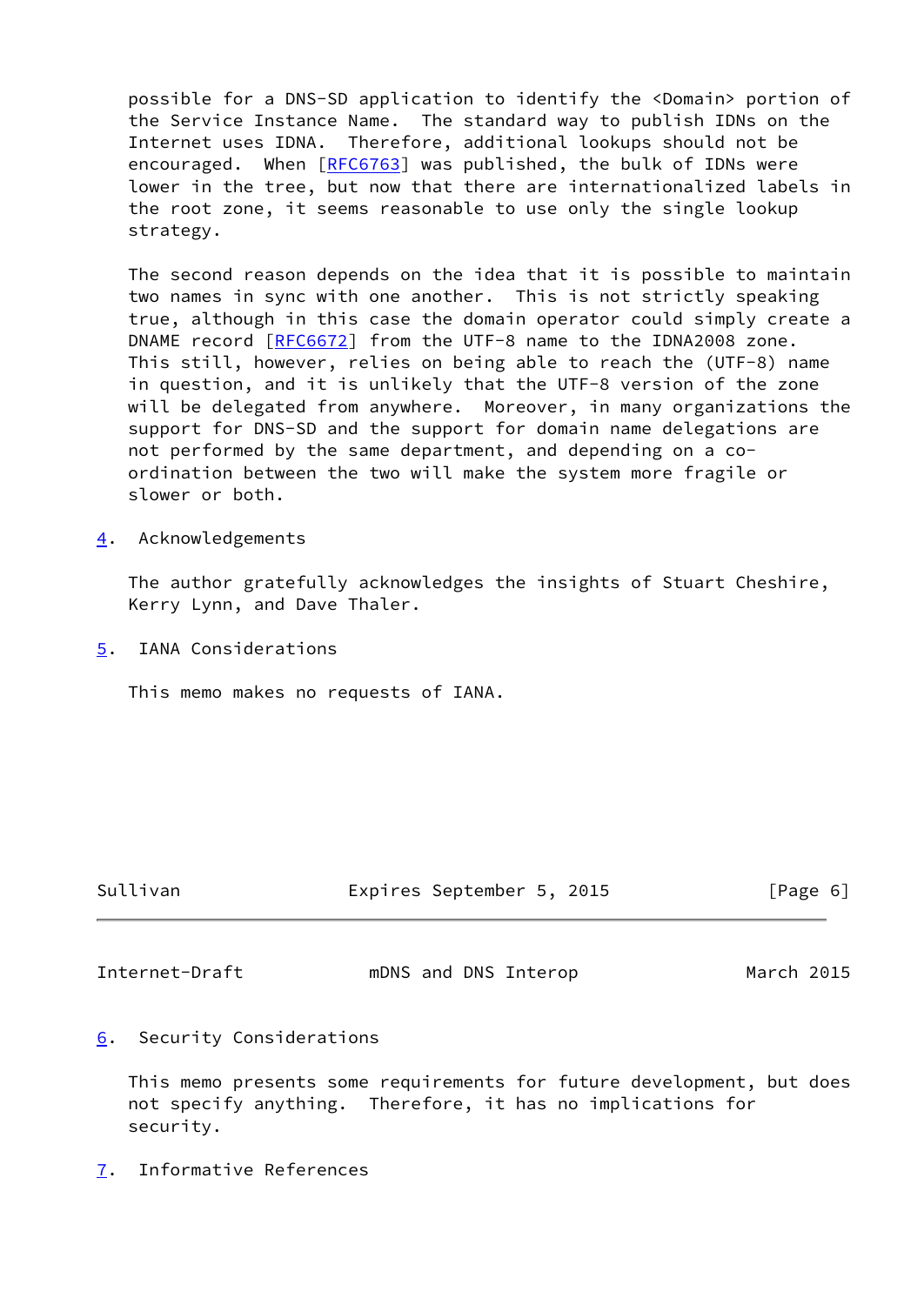- [RFC0952] Harrenstien, K., Stahl, M., and E. Feinler, "DoD Internet host table specification", [RFC 952](https://datatracker.ietf.org/doc/pdf/rfc952), October 1985.
- [RFC1034] Mockapetris, P., "Domain names concepts and facilities", STD 13, [RFC 1034,](https://datatracker.ietf.org/doc/pdf/rfc1034) November 1987.
- [RFC1035] Mockapetris, P., "Domain names implementation and specification", STD 13, [RFC 1035,](https://datatracker.ietf.org/doc/pdf/rfc1035) November 1987.
- [RFC2782] Gulbrandsen, A., Vixie, P., and L. Esibov, "A DNS RR for specifying the location of services (DNS SRV)", [RFC 2782,](https://datatracker.ietf.org/doc/pdf/rfc2782) February 2000.
- [RFC5198] Klensin, J. and M. Padlipsky, "Unicode Format for Network Interchange", [RFC 5198](https://datatracker.ietf.org/doc/pdf/rfc5198), March 2008.
- [RFC5890] Klensin, J., "Internationalized Domain Names for Applications (IDNA): Definitions and Document Framework", [RFC 5890,](https://datatracker.ietf.org/doc/pdf/rfc5890) August 2010.
- [RFC5891] Klensin, J., "Internationalized Domain Names in Applications (IDNA): Protocol", [RFC 5891,](https://datatracker.ietf.org/doc/pdf/rfc5891) August 2010.
- [RFC5892] Faltstrom, P., "The Unicode Code Points and Internationalized Domain Names for Applications (IDNA)", [RFC 5892,](https://datatracker.ietf.org/doc/pdf/rfc5892) August 2010.
- [RFC5893] Alvestrand, H. and C. Karp, "Right-to-Left Scripts for Internationalized Domain Names for Applications (IDNA)", [RFC 5893,](https://datatracker.ietf.org/doc/pdf/rfc5893) August 2010.
- [RFC5894] Klensin, J., "Internationalized Domain Names for Applications (IDNA): Background, Explanation, and Rationale", [RFC 5894,](https://datatracker.ietf.org/doc/pdf/rfc5894) August 2010.
- [RFC5895] Resnick, P. and P. Hoffman, "Mapping Characters for Internationalized Domain Names in Applications (IDNA) 2008", [RFC 5895](https://datatracker.ietf.org/doc/pdf/rfc5895), September 2010.

| Sullivan | Expires September 5, 2015 |  | [Page 7] |
|----------|---------------------------|--|----------|
|----------|---------------------------|--|----------|

<span id="page-7-0"></span>

| Internet-Draft |  | mDNS and DNS Interop | March 2015 |  |
|----------------|--|----------------------|------------|--|
|----------------|--|----------------------|------------|--|

[RFC6672] Rose, S. and W. Wijngaards, "DNAME Redirection in the